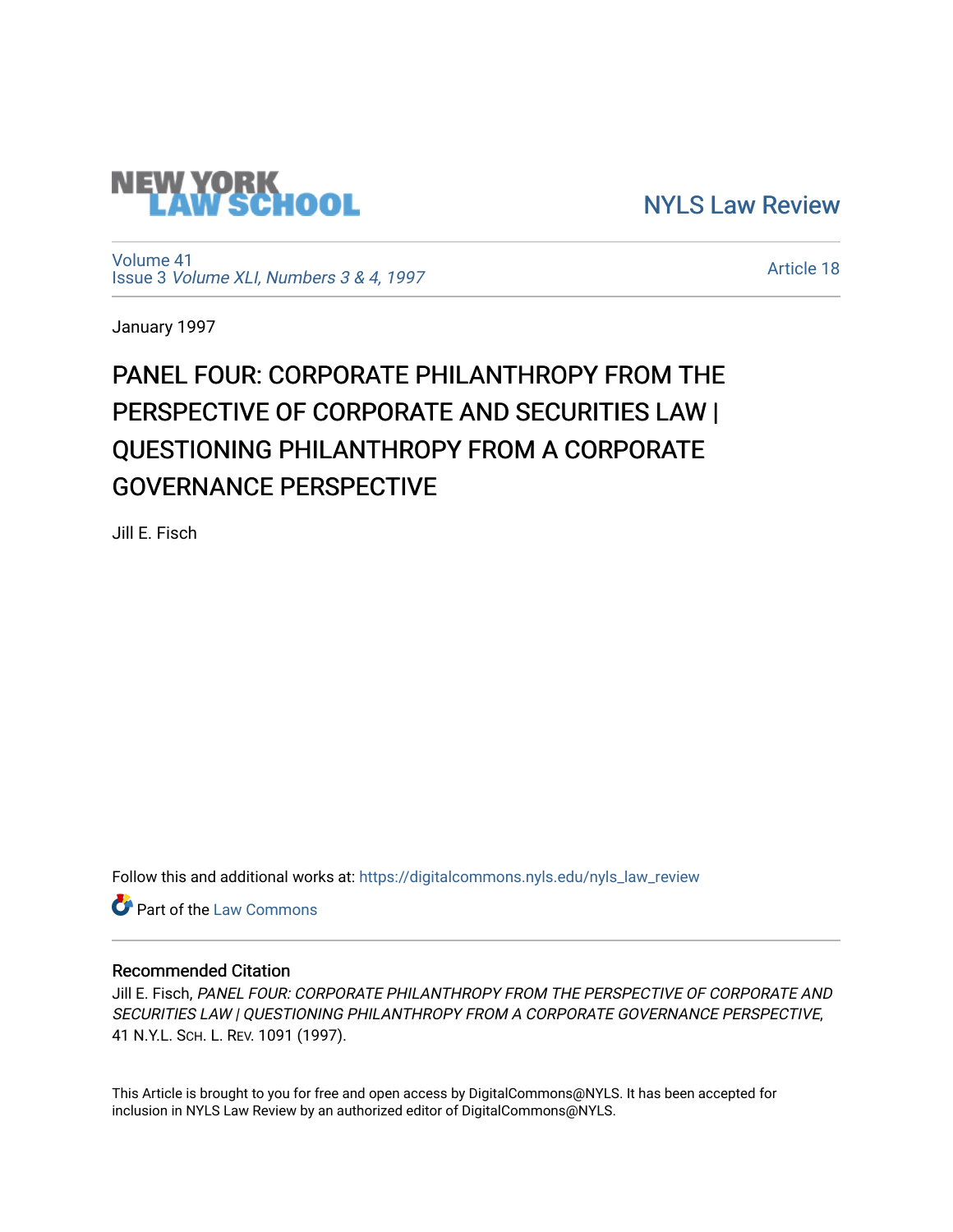### PANEL FOUR: CORPORATE PHILANTHROPY FROM THE PERSPECTIVE OF CORPORATE AND SECURITIES LAW

#### QUESTIONING PHILANTHROPY FROM A CORPORATE GOVERNANCE PERSPECTIVE

## JILL E. FISCH<sup>\*</sup>

#### I. INTRODUCTION

The panels in this program have described a variety of research projects on the topic of corporate philanthropy, but until this conference, corporate philanthropy had not received much attention from corporate lawyers. There are a number of reasons for this. First, corporate charitable donations and other philanthropic endeavors constitute a tiny percentage of a corporation's overall operations.' In the aggregate, corporate philanthropy rarely amounts to more than pennies per share. By comparison, corporate tender offers, which have been the focus of extensive legal and academic scrutiny, can involve premiums of as much as fifty percent over market price. The relative insignificance of corporate philanthropy, in dollar terms, means few investors are likely to complain about the manner in which this money is spent.

Second, society is unlikely to be receptive to shareholder complaints that charitable giving is inappropriate. In an age marked by the selfishness of the "me generation" and scarred by the claims of Wall Street that "greed is good," it seems churlish for shareholders to object to the social responsiveness of a corporation that donates money to health, welfare, or the environment. Charitable organizations, plagued by the shortage of private donations, look to corporations as the last potential source of funding. Moreover, corporate decision-makers, reasonably enough, view philanthropy as a means to counter the popular image of the corporation as a heartless and opportunistic Frankenstein's monster.<sup>2</sup>

<sup>\*</sup> Professor of Law, Fordham Law School. Copyright 1996, Jill **E.** Fisch. I am grateful to Steve Thel and my mother for their helpful comments on earlier drafts and for the stimulating discussion by participants in the Symposium proceedings.

*<sup>1.</sup> See* David R. Morgan, *Trends in Corporate Charitable Contributions,* 41 N.Y.L. **SCH.** L. REV. 771, 786 (1997) (describing corporate giving patterns as ranging from one to two percent of profits since the 1950s).

*<sup>2.</sup> See* Louis K. Liggett Co. v. Lee, 288 U.S. 517, 567 (1933) (Brandeis, J., dissenting) (describing corporation as a "Frankenstein monster").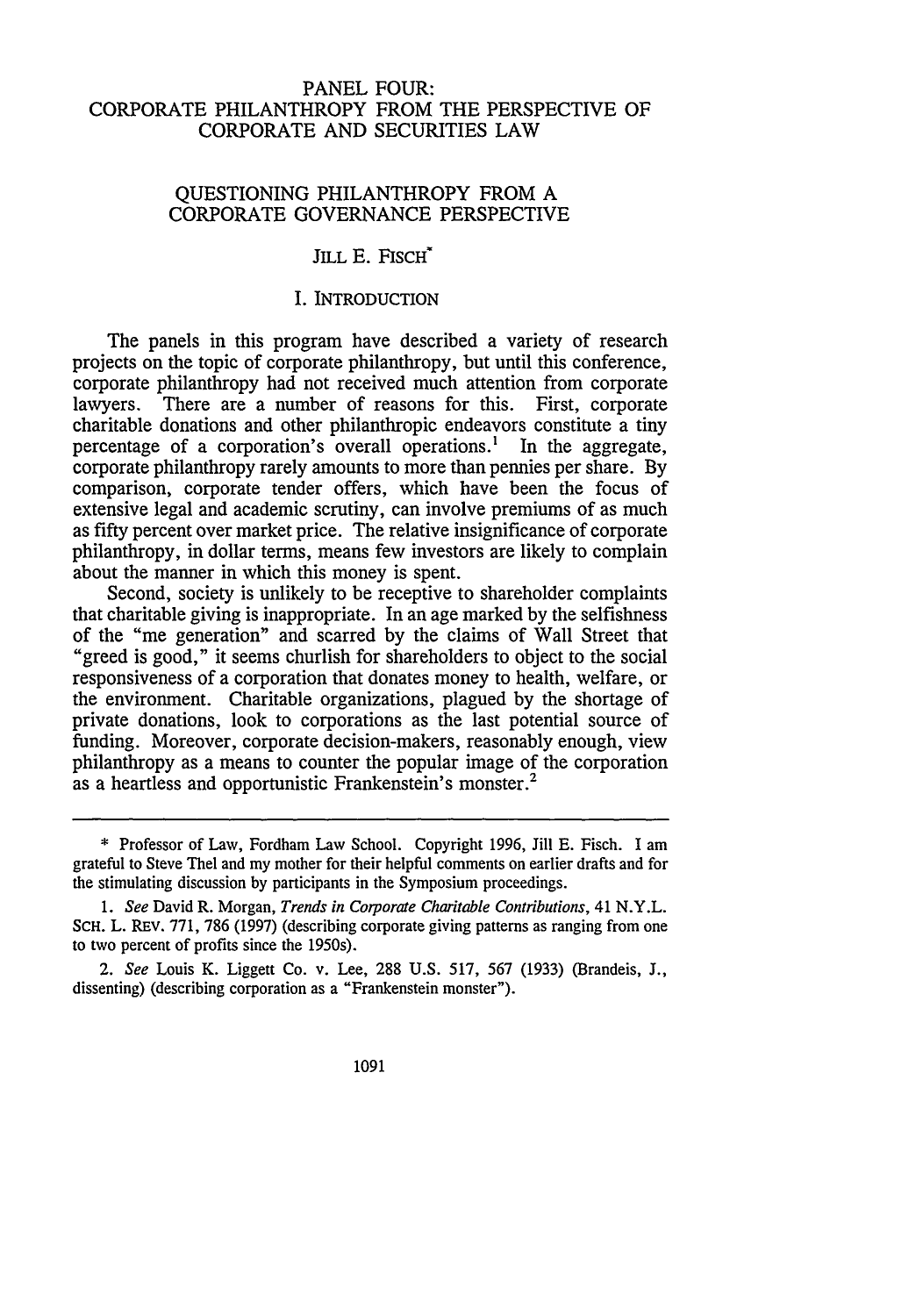Even if shareholders find corporate giving inappropriate, it is difficult to object when philanthropic activity has become a norm of business practice. Management scientists like Rikki Abzug explain that companies imitate their peers with respect to giving patterns, a practice she terms institutional isomorphism.<sup>3</sup> If donating at a specified level is standard operating procedure, how can shareholders complain about any particular company's decision to follow that procedure?

Similarly, although regulators have taken the lead in initiating changes in some corporate governance practices,  $4$  corporate philanthropy is unlikely to generate objections from government authorities. Increasingly, to generate objections from government authorities. government is looking for ways to downsize, and in particular, to replace social services provided by government agencies with efforts by the private sector.<sup>5</sup> Corporate giving provides the funding for private sector charity work that allows the government to reduce its role in financing social programs and, in an era of scarce tax dollars, reduce the demand for public funds.

Corporate philanthropy deserves more attention however than it has traditionally received, because the questions of how and whether corporations should donate are relevant to many modern themes in the corporate governance debate. Corporate law has attempted to evaluate appropriate business expenditures and the most effective way to run a business, most visibly in connection with research and development expenditures,<sup>6</sup> but also in areas such as political lobbying.<sup>7</sup> Charitable

*4. See, e.g.,* Sec. Exchange Act Release No. 29796, 56 Fed. Reg. 51,953, 51,953- 54 (Oct. 16, 1991) (approving American Stock Exchange rule change requiring all listed companies to have at least two independent directors and an audit committee comprised of a majority of independent directors); N.Y. **STOCK** EXCH., N.Y. STOCK EXCH. **LISTED** CO. **MANUAL** § 303.00 (1995) (requiring all domestic companies listed on the New York Stock Exchange to have at least two outside directors and to have an audit committee comprised of independent directors); Omnibus Budget Reconciliation Act of 1993, Pub. L. No. 103-66, 107 Stat. 312, 469-71 (codified at **26** U.S.C. § 162(m)(1993)) (adopting a deductibility cap for executive compensation that is not performance based); Joel Seligman, *The Fifth Abraham L. Pomerantz Lecture: The New Corporate Law, 59* BROOK. L. REV. 1, 40-41 (1993) (describing history of amendments to the **SEC** requirement that corporations disclose executive compensation).

*5. See, e.g.,* Kim Nevin-Gattle, *Predicting the Philanthropic Response of Corporations: Lessons from History,* Bus. HORIZONS, May-June 1996, at *15; When Welfare Cases Land on State Playing Fields,* N.Y. TIMES, Aug. 11, 1996, at **E12.**

*6. See, e.g.,* Steven S. Cherensky, *Shareholders, Managers, and Corporate R&D Spending: An Agency Cost Model,* 10 **SANTA** CLARA COMPUTER & **HIGH TECH.** L.J. 299, 301 (1994); Martin Lipton, *Corporate Governance in the Age of Finance*

<sup>3.</sup> *See* Rikki Abzug & Natalie J. Webb, *Rational and Extra-Rational Motivations for Corporate Giving: Complementing Economic Theory with Organization Science,* 41 N.Y.L. SCH. L. REv. 1035, 1056-57 **(1997).**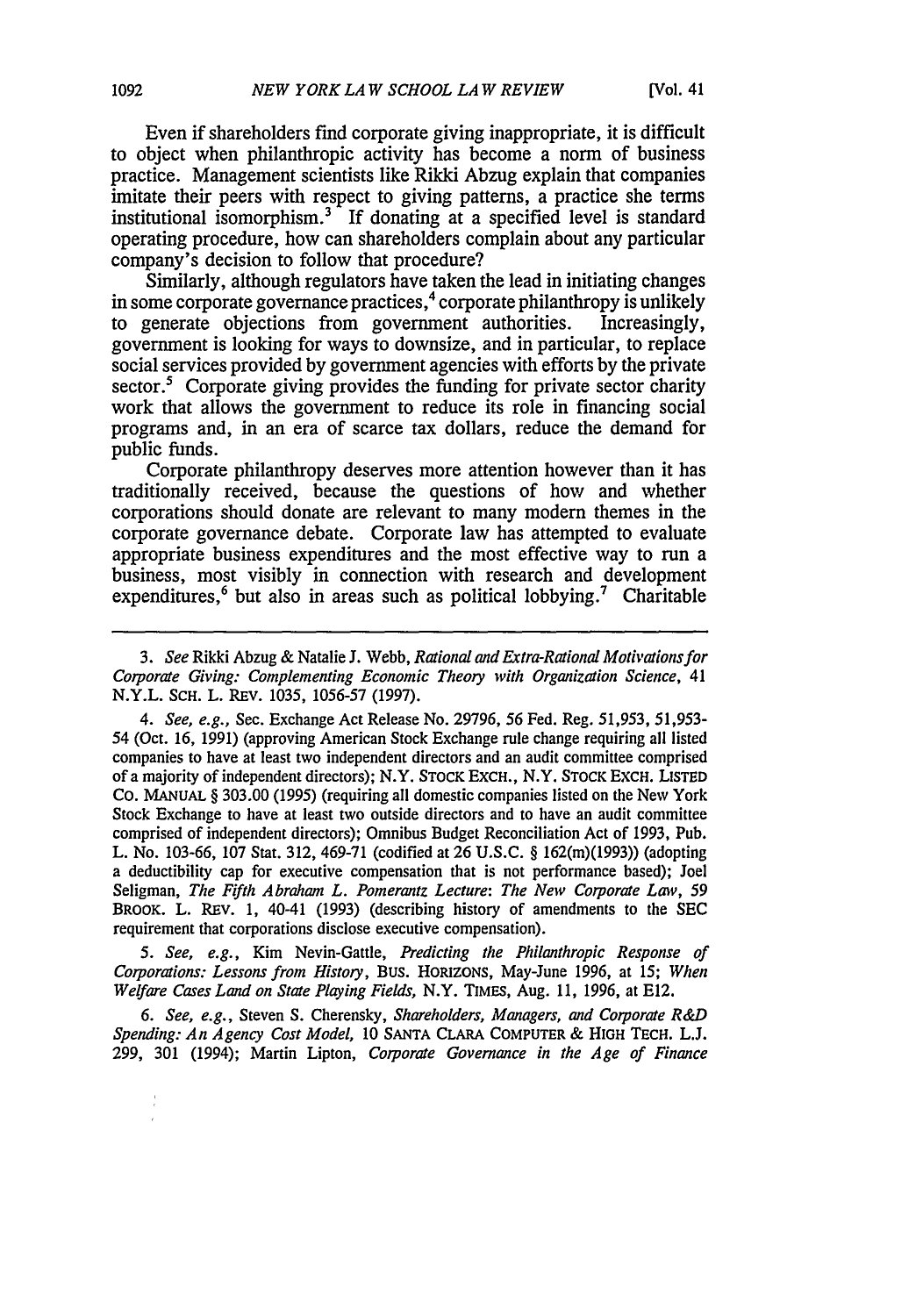giving raises similar questions. Is corporate philanthropy properly characterized as serving a business purpose? If so, does it demonstrate that corporations are not focused exclusively on short term profit maximization? If philanthropy is not an ordinary business expense, should philanthropic decisions be treated with the same deference accorded to other business decisions?8

The propriety of judicial deference to corporate philanthropic decisions also depends on the extent to which charitable giving creates a conflict of interest in the corporation and encourages management self-dealing. As Faith Kahn explains, charitable giving has been subject to less judicial scrutiny than more traditional business expenditures.<sup>9</sup> Yet Jayne Barnard cites egregious examples of management using corporate funds to further their personal, political, and social objectives.<sup>10</sup>

More generally, corporate philanthropy can be used as a vehicle for reconsideration of corporate purpose in general and the shareholder primacy model in particular.<sup>11</sup> Potential shareholder objections to corporate giving can be addressed by invoking stakeholder models of corporate social responsibility, under which a corporation's decision to do good need not be defended on the basis that the corporation will thereby do well.<sup>12</sup> Charitable giving is a particularly useful model for examining the social responsibility question because it requires a more detailed analysis of the source of a corporation's imputed moral obligations.

Finally, corporate philanthropy stimulates an examination of the corporation's political role in society. Social welfare spending-what should be spent and who should spend it—is an explosive political issue. The demarcation between government and private spending on public welfare is at the forefront of current debate. Although corporations can

Corporatism, **136** U. PA. L. REv. 1, 8-9 (1987).

*7.* See generally Miriam Galston, Lobbying and *the* Public Interest: Rethinking the Internal Revenue Code's Treatment of Legislative Activities, 71 TEX. L. REv. **1269** (1993) (describing current tax treatment of corporate lobbying activity as favorable).

8. Corporate law generally protects the decisions of management from judicial scrutiny through application of the business judgment rule. *See generally* DENNIS J. BLOCK ET AL., THE BUSINESS JUDGEMENT RULE 6-7 (4th ed. 1993).

*9. See* Faith Stevelman Kahn, *Pandora's Box: Managerial* Discretion and the *Problem of* Corporate Philanthropy, 44 UCLA L. REV. 579, 594-609 (1997) (describing existing corporate law statutes that authorize charitable donations irrespective of corporate benefit).

10. See Jayne W. Barnard, Corporate Philanthropy, Executives' Pet Charities and *the Agency* Problem, 41 N.Y.L. SCH. L. REv. 1147 (1997).

*11. See* ROBERTA ROMANO, THE GENIUS OF AMERICAN CORPORATE LAW 2-3 (1993) (defending the shareholder primacy model of corporate governance).

12. *See* infra notes 37-47 and accompanying text.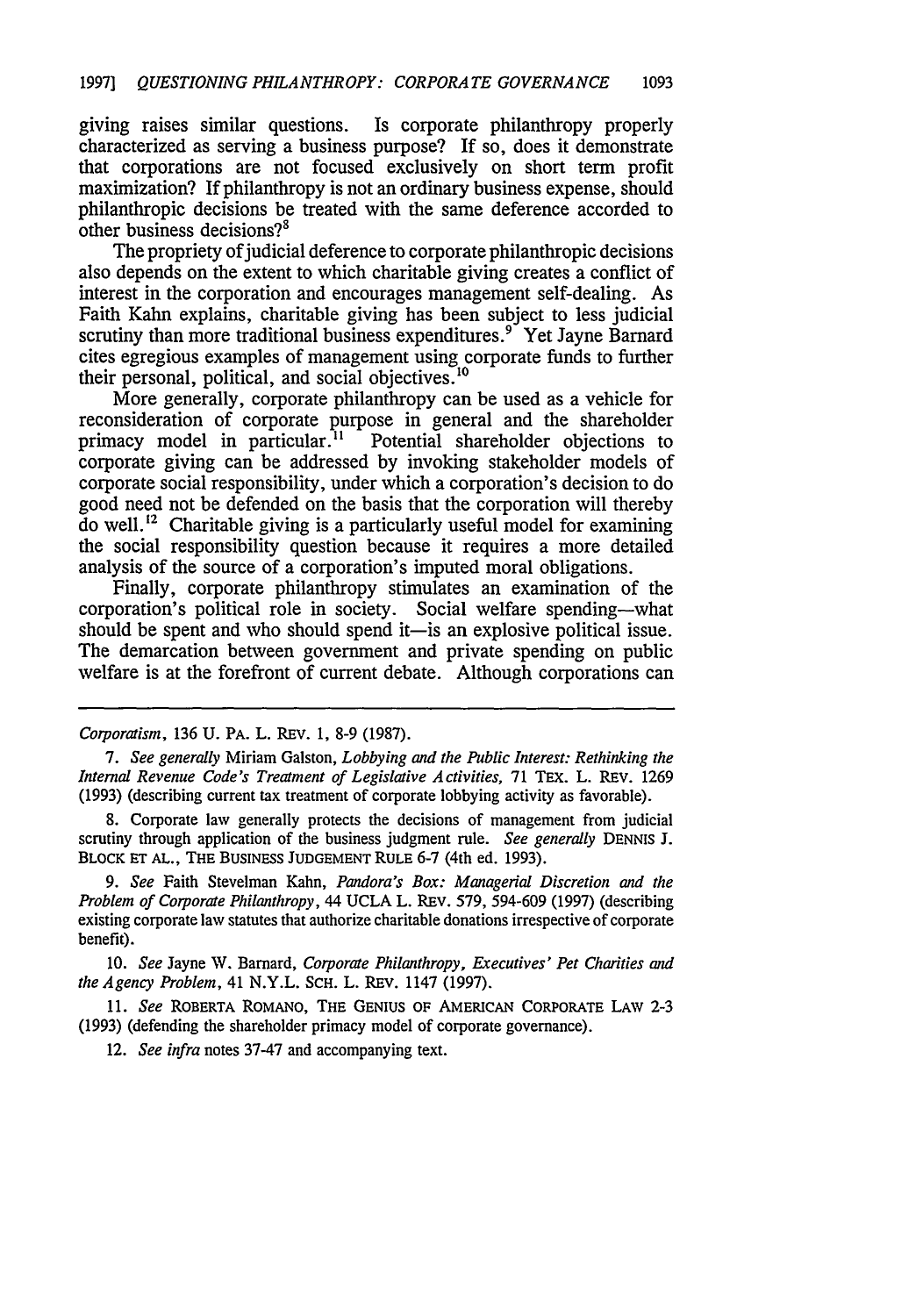be viewed as pawns in the effort to coopt additional private funds for the public good, the result of funding social welfare expenditures through corporate philanthropy is to shift the responsibility for deciding which projects are worthy of funding into the hands of corporate decisionmakers. The effect of this shift is both to hide the decision-making process from shareholders in particular and the public more generally, and to create a system of social spending which is profoundly undemocratic.

#### II. THE RATIONALE FOR PHILANTHROPY FROM A CORPORATE PERSPECTIVE

Corporate law's primary difficulty in formulating a methodology for evaluating corporate philanthropy is in understanding why corporations donate to charity. Nancy Knauer characterizes corporate philanthropy as a paradox: if corporations exist to maximize profits, and donations reduce profits, why do corporations donate money to charity?<sup>13</sup> From a law and economics perspective, corporate charitable giving appears irrational.<sup>14</sup>

Fund-raisers and their counterparts in corporate giving departments offer a traditional response: charitable giving benefits the corporation.<sup>15</sup> As Hildy Simmons explained, corporations donate because of enlightened self-interest.<sup>16</sup> There is no reason to be concerned about corporate philanthropy because corporations do well by doing good. This argument has held sway with the few courts that have considered the propriety of corporate philanthropy. These courts upheld discretionary corporate giving on the theory that donating to charity benefits the corporation. $17$ 

It is possible to identify many examples of donations that benefit the corporate donor. Corporate sponsors of the Olympics, for example, used charitable giving as an alternative to other forms of advertising and marketing and enhanced their reputations at the same time. To the extent that charitable donations provide a direct corporate benefit, however, they are not really philanthropic. Rather, donations that benefit the corporation

<sup>13.</sup> *See* Nancy *I.* Knauer, *The Paradox of Corporate Giving: Tax Expenditures, the Nature of the Corporation, and the Social Construction of Charity,* 44 DEPAUL L. REv. 1, 4 (1994).

<sup>14.</sup> *See id. at* 5.

*<sup>15.</sup> See id.* at 49-79.

<sup>16.</sup> *See* Hildy Simmons, *Luncheon Address,* 41 N.Y.L. SCH. L. REv. 1013, 1014 (1997).

<sup>17.</sup> For cases upholding corporate philanthropy against shareholder challenges see Kahn v. Sullivan, 594 A.2d 48, 61 (Del. 1991); Theodora Holding Corp. v. Henderson, 257 A.2d 398, 405 (Del. Ch. 1969); A.P. Smith Mfg. Co. v. Barlow, 98 A.2d 581, 590 (N.J. 1953).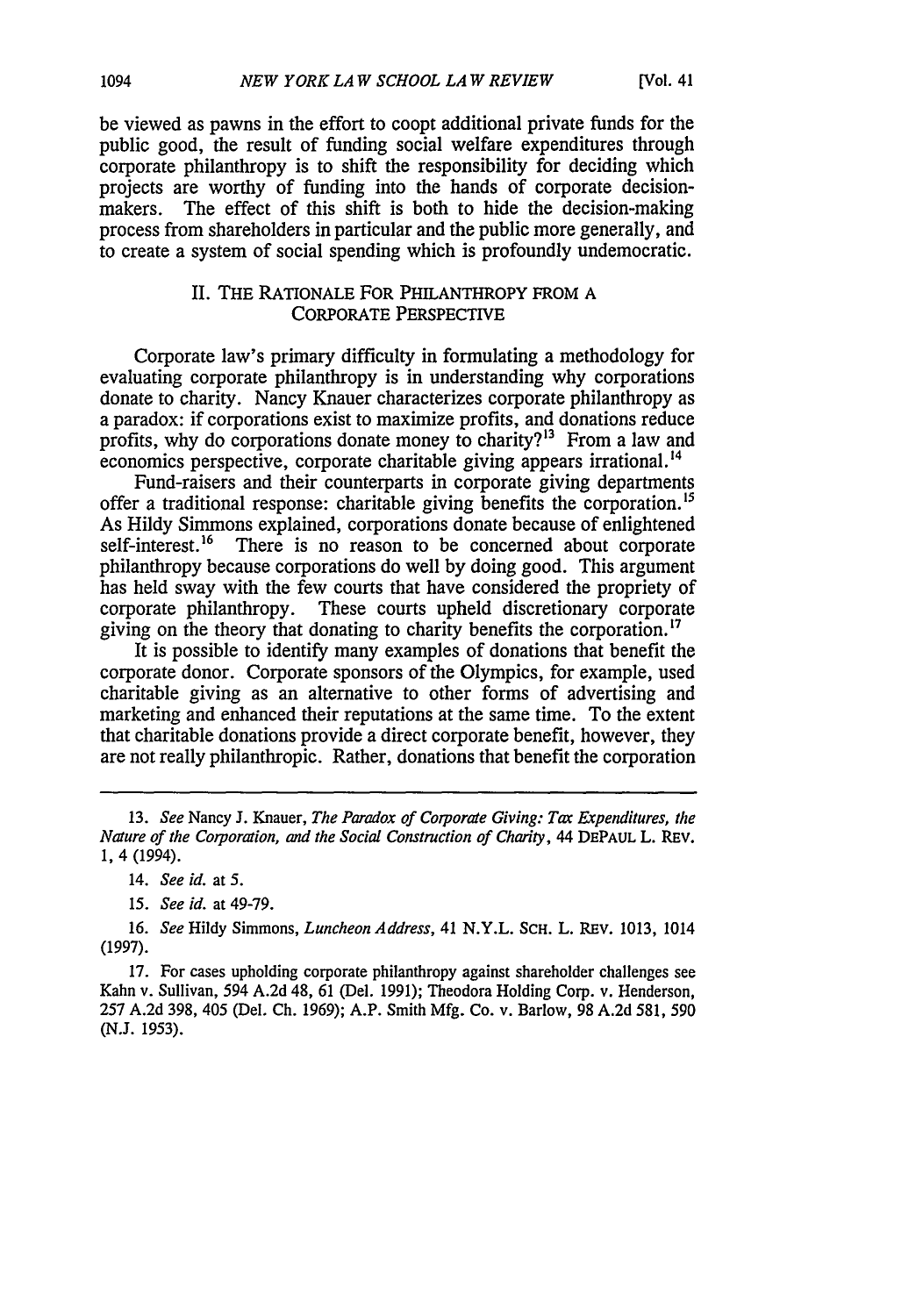should perhaps be recognized as an alternative form of business expense.<sup>18</sup> This characterization renders the intellectual debate over the legitimacy of corporate contributions relatively superficial; no one questions the propriety of business expenditures that produce a corporate benefit. Although some of the value derived from charitable giving may be intangible or difficult to quantify, evaluating contributions that benefit the corporation from a legal perspective is similar to evaluating any other business expenditure.

This analysis fails to explain the distinctive legal treatment of corporate philanthropy. If corporate donations are simply an alternative form of business expense, they require no independent authority under either corporate or tax law. Given that corporate business expenses are deductible from gross income, there is little need to resort to the charitable contribution analysis of  $\S$  170<sup>19</sup> for the corporation to claim a tax deduction.<sup>20</sup> Although there are some differences between the tax Although there are some differences between the tax treatment of corporate charitable contributions and that of business expenses, in general the choice of classification will have no tax consequences for the corporation.<sup>2</sup>

The explicit tax deduction for corporate charitable giving has been explained on political grounds. Providing an explicit deduction for corporate charitable contributions reflects a legislative endorsement of corporate philanthropy. Importantly, Congress initially issued this endorsement at a time when the legal status of corporate philanthropy under state law was unclear and when commerce clause concerns would have impeded direct federal efforts to authorize corporate philanthropy as a matter of substantive corporation law.<sup>22</sup>

From a corporation law perspective, the need for explicit statutory authorization for charitable giving may have stemmed from the difficulty early cases demonstrated in assessing the nature and amount of corporate

20. Indeed, the charitable deduction may be inconsistent with § 170's requirement of charitable intent. *See id.* at 854-55.

21. *See* Knauer, *supra* note 13, at 41-45.

22. *See id.* at 15-20 (describing the history behind the adoption of § 170 by Congress).

<sup>18.</sup> *See* Joseph Galaskiewicz, *Corporate Contributions to Charity: Nothing More than a Marketing Strategy, in* **PHILANTHROPIC GIVING:** STUDIES **IN** VARIETIES **AND** GoALS, 246, 247 (Richard Magat ed., 1989) (arguing that advertising and contributions cannot be distinguished).

<sup>19.</sup> Section 170 of the Internal Revenue Code provides corporations with a deduction for charitable contributions. For an analysis of the operation of § 170, see Linda Sugin, *Theories of the Corporation and the Tax Treatment of Corporate Philanthropy,* 41 N.Y.L. SCH. L. REV. 835, 854-55 (1997).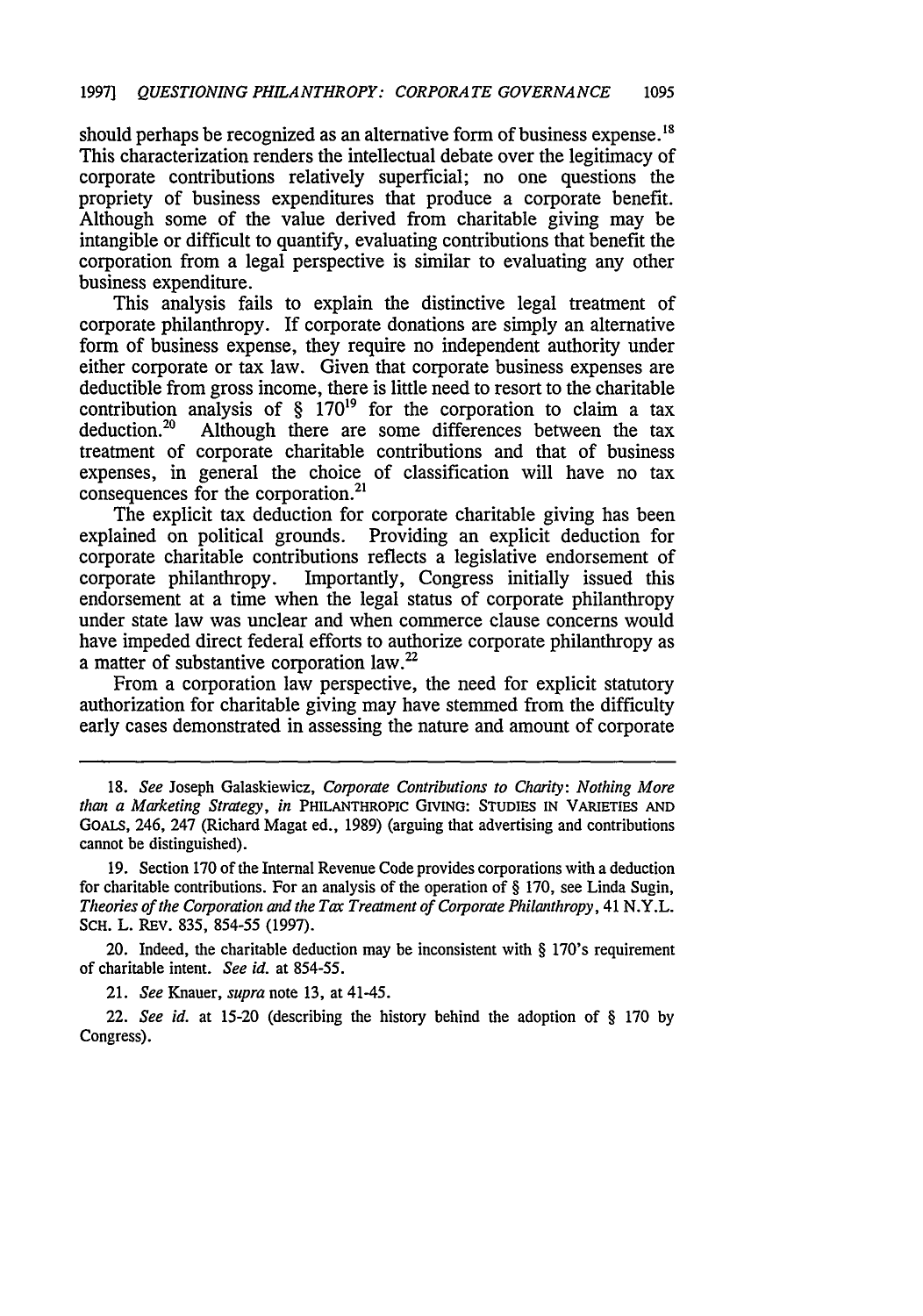benefit generated by philanthropy.<sup>23</sup> It was unclear whether corporate spending to generate goodwill or enhance the corporation's reputation would be viewed as a legitimate exercise of corporate power. If a corporation were specifically empowered to donate money to charity, it would be unnecessary to establish the degree to which the corporation benefitted from the donation. Thus the statutes may be viewed as Thus the statutes may be viewed as resolving legal uncertainty and difficult issues of proof.

The evolution of the business judgment rule has rendered this objective obsolete, however. Corporate expenditures today are judged under the business judgment rule, a standard that accords substantial deference to management's judgment.<sup>24</sup> The fact that a perceived benefit is intangible, noneconomic, or uncertain will not invalidate a corporate expenditure.

Traditional corporate law standards create another problem, however, when used to evaluate contributions as business expenditures. The judicial deference accorded to such expenditures under the business judgment rule may not be appropriate in the context of philanthropic expenditures.<sup>25</sup> The business judgment rule is premised upon a presumption of management disinterestedness. It is inapplicable in situations in which there is a possible conflict of interest or self-dealing.<sup>26</sup> As Jayne Barnard explains, although defenders of corporate philanthropy claim it benefits the business, corporate giving is frequently motivated by the personal preferences of corporate executives who use their power to choose the recipients of large corporate grants in order to support preferred causes or reap the social perquisites afforded to large donors.<sup>27</sup> Corporate donations may also assuage management's moral guilt, providing well-paid corporate

23. *See* Kahn, *supra* note **9,** at 594-602 (describing historical treatment of philanthropy by corporate law).

24. The business judgment rule creates "a presumption that in making a business decision, not involving self-interest, the directors of a corporation acted on an informed basis, in good faith and in the honest belief that the action taken was in the best interests of the company." Levine v. Smith, 591 A.2d 194, 207 (Del. 1991) (citations omitted).

*25. See* E.C. Lashbrooke, Jr., *Internal Revenue Code Section 170 and the Great Corporate Giveavay,* 22 PAC. L.J. 221 (1991) (arguing that managers are the beneficiaries of the corporation's charitable contributions and are thereby breaching their duty of loyalty to the corporation by giving away corporate assets).

26. *See* Aronson v. Lewis, 473 A.2d 805, 812 (Del. 1984) (holding that for a transaction to be protected by the business judgment rule "directors can neither appear on both sides of a transaction nor expect to derive any personal financial benefit from it in the sense of self-dealing").

27. *See* Barnard, *supra* note 10, at 1149; *see also* Kahn, *supra* note 9, at 1107 (describing ways in which philanthropy can serve managerial self-interest).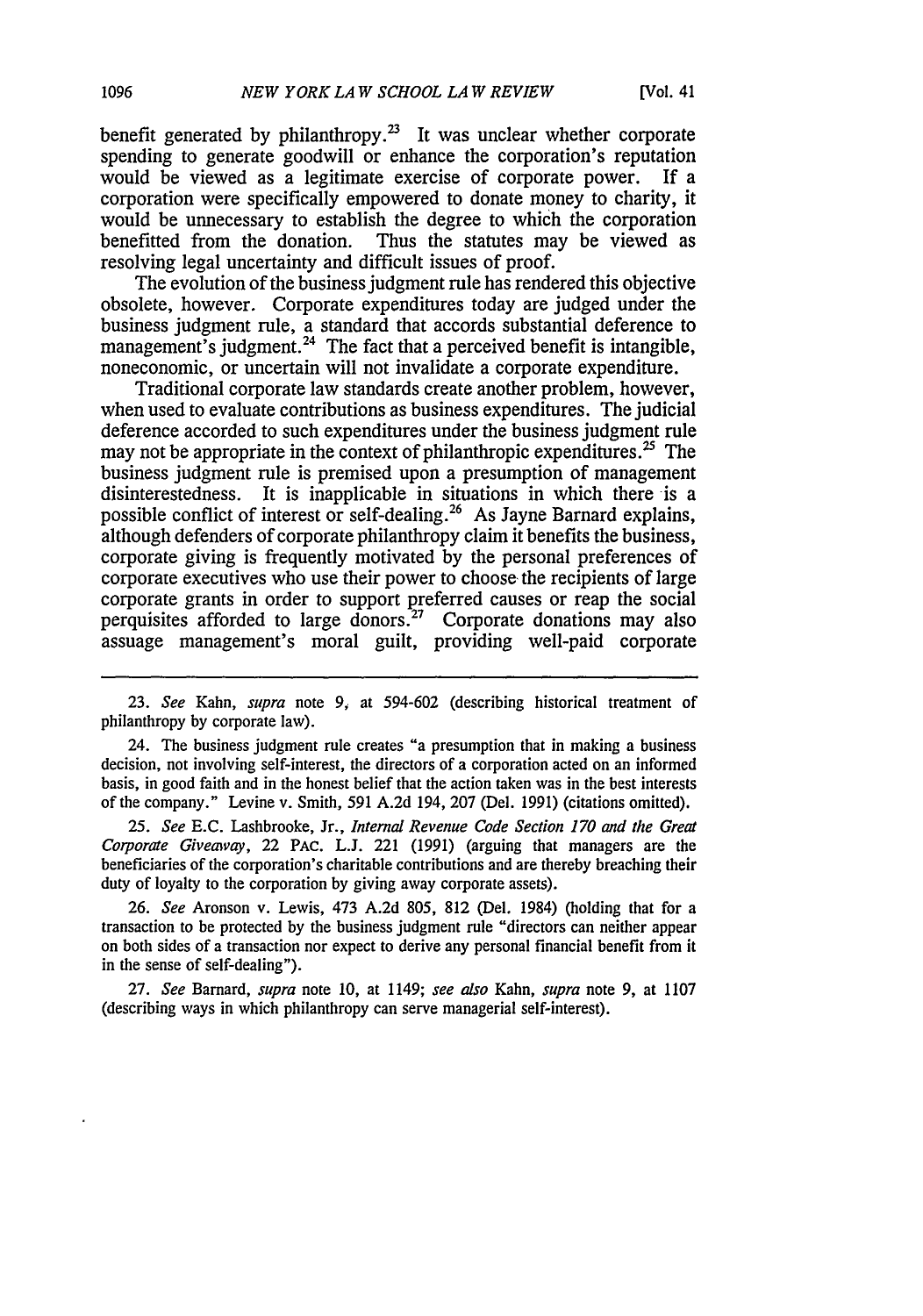executives with the opportunity to be philanthropists at shareholder expense.<sup>28</sup>

The possibility that corporate giving is motivated **by** management selfinterest rather than profit maximization is further supported **by** studies that fail to find a conclusive link between charitable giving and profitability.<sup>29</sup> **Of** course, there are many possible explanations for these results. It is difficult to obtain firm-specific data, and further obstacles are presented **by** the problem of classifying the data and determining what to include as corporate philanthropy.<sup>30</sup> Does cause-related marketing count?<sup>31</sup> How should studies quantify gifts in kind or gifts of services?<sup>32</sup> Should the public relations or advertising component of a donation be separated out?

It is also difficult to assess the direction in which causation runs. Hildy Simmons describes the corporate decision about how much money to donate as a function of expected profits, that is, corporations target their giving level at a specified percentage of profits.<sup>33</sup> If giving is a function of expected profits, there will obviously be an identifiable relationship between giving and profits, but the existence of that relationship does not support any conclusion about causality.<sup>34</sup>

**29.** *See, e.g.,* James R. Boatsman **&** Sanjay Gupta, *Taxes and Corporate Charity: Empirical Evidence from Micro-Level Panel Data,* 49 **NAT'L TAX J. 193 (1996)** (finding data supporting the characterization of philanthropy as maximizing managers' utility rather than maximizing profits). *But cf.* Peter Navarro, *Why Do Corporations Give to Charity?,* **61 J.** Bus. **65, 65-66, 90 (1988)** (citing previous empirical studies that have failed to explain the relationship between philanthropy and profitability but concluding, based on new data, that "profit maximization is an important motive driving contributions").

**30.** *See* Michelle Sinclair **&** Joseph Galaskiewicz, *Corporate-Nonprofit Partnerships: Varieties and Covariates,* 41 N.Y.L. **SCH.** L. **REV. 1059, 1065-76 (1997)** (describing reasons why it is difficult to measure the extent to which philanthropy benefits individual firms); *see also* Navarro, *supra* note **29,** at **65** (citing the absence of firm-specific data).

**31.** *See* Knauer, *supra* note **13,** at 64 (describing cause-related marketing).

**32.** *See, e.g.,* Karen Benezra, *Companies Take New Approaches to Charitable Giving,* GANNETT NEWs SERVICE, Oct. 25, 1993 (describing the Corporate Angel Network, which matches cancer patients with empty seats on corporate jets, as a philanthropic program that saves the patients plane fare but does not cost the corporation anything).

33. *See* Simmons, *supra* note 16.

34. *See* Navarro, *supra* note 29, at 78 (recognizing that the correlation between giving and profitability is also consistent with a "'rule of thumb' method of determining contribution levels"). Studies such as that conducted by Sinclair and Galaskiewicz cast further doubt on the causal link by observing that substantial variance in corporate giving

<sup>28.</sup> This perspective can be seen in Henry Ford's defense of his decision to reduce prices on automobiles on the altruistic basis that the Ford Motor Co. had "made too much money" and should share its profits with the public. *See* Dodge v. Ford, **170** N.W. **668,** 684 (Mich. **1919).**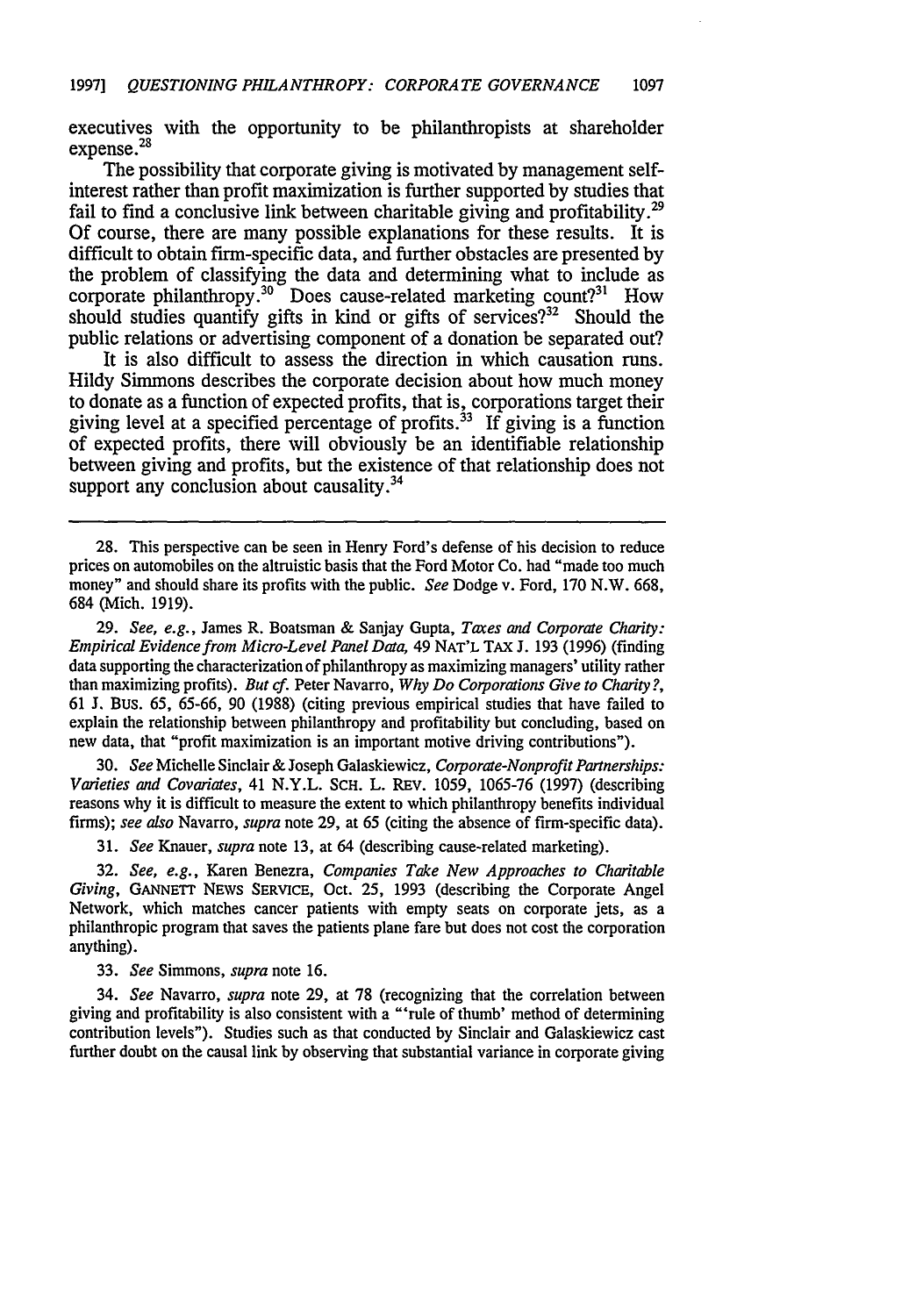Philanthropy is problematic for corporate law if economic studies cannot establish that philanthropic decisions are profit maximizing. The problem arises, in part, because the law recognizes that the markets in which a corporation operates constrain management discretion within permissible limits. The discipline of the market provides a substitute for extensive regulatory oversight. Market checks also reduce the agency costs of corporate decision-making without the need for extensive shareholder involvement; the market operates as a monitor.<sup>35</sup> The market operates as a poor monitor for management decisions that are not tied to profit maximization, however, and traditional deference to management creates the possibility of self-dealing.<sup>36</sup> If the extensive enterprise of corporate philanthropy is spurred by the fact that management rather than the company benefits, then corporate law should respond by regulating corporate giving.

Defenders of corporate philanthropy in terms of corporate social responsibility offer an alternative explanation. They suggest that corporate giving is not motivated by either management self-dealing or the quest for profit. Instead, corporate philanthropy has been described in terms of moral obligation. If corporations are viewed as moral actors with an obligation to serve society as well as shareholders, charitable donations may be viewed as part of that obligation.<sup>37</sup> This conception of corporate objectives is consistent with the stakeholder model of corporate governance, in which the obligations of a corporation run to a variety of nonshareholder constituencies including employees, customers, and members of the community.<sup>38</sup> Early supporters of broad fiduciary obligations for corporate management, the forerunners of the stakeholder

*35. See generally* Ralph Winter, *State Law, Shareholder Protection and the Theory of the Corporation,* 6 J. **LEGAL STUD.** 251 (1977) (describing the manner in which market checks offer a substitute for regulation as a means of monitoring corporate decisionmaking).

*36. See* Kenneth B. Davis, Jr., *Discretion of Corporate Management to Do Good at the Expense of Shareholder Gain-A Survey of, and Commentary on, the U.S. Corporate Lav,* 13 CANADA-U.S. L.J. 7, 29-32 (1988) (questioning the degree to which market discipline operates as an adequate check on management discretion in the context of corporate philanthropy).

37. *See generally* Lawrence E. Mitchell, *Cooperation and Constraint in the Modem Corporation: An Inquiry into the Causes of Corporate Immorality,* 73 **TEX.** L. REV. 477 (1995) (describing a conception of the corporation as moral actor).

38. *See, e.g.,* John H. Matheson & Brent A. Olson, *Corporate Cooperation, Relationship Management, and the Trialogical Imperative for Corporate Law,* 78 MINN. L. REV. 1443, **1466-68** (1994).

patterns exist among firms with similar levels of profitability. *See* Sinclair & Galaskiewicz, *supra* note 30.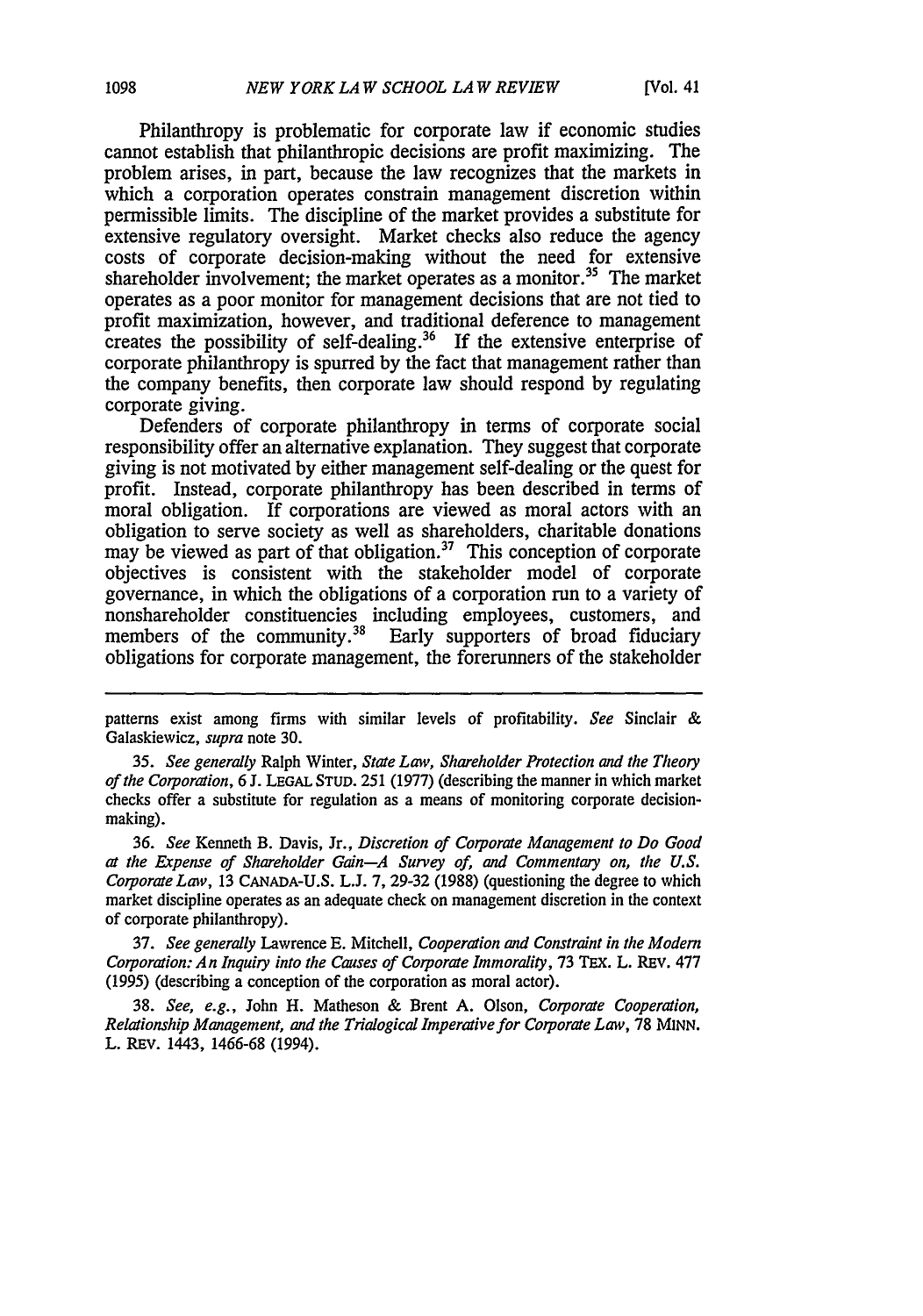movement, defended their positions similarly in terms of a corporation's moral or social responsibility.<sup>39</sup>

The source of a corporation's moral obligations is unclear, however. Even if natural persons have obligations to "give something back to society," stemming from the nature of the human condition, the social contract, or religious principles-a question beyond the scope of this  $\text{essay}^{40}$ -the existence of individual obligations does not resolve the question for the corporation. Corporations are not individuals, nor do they, **by** virtue of the corporate form, inherit all the rights and responsibilities of natural persons.<sup>41</sup> It is unnecessary to assume that the aggregation of investment funds and use of the corporate form for the purpose of pursuing a business objective necessarily carry social responsibilities apart from the obligations of the individual participants.

Advocates of the stakeholder model of corporate governance disagree. Extrapolating from the arguments for corporate social responsibility articulated in the famous Dodd-Berle debate,<sup>42</sup> they claim that a corporation is legally and morally obliged to consider the interests of the society in which it operates and to conduct its operations with a view toward serving those interests. 43 This position is supported **by** the proliferation of "other constituency" statutes which allow and in some cases require directors to broaden their objectives in corporate decisionmaking beyond profit maximization toward a consideration of the interests of nonshareholder constituencies.'

**39.** *See* **E.** Merrick Dodd, Jr., *For Whom are Corporate Managers Trustees?, 45* HARV. L. REv. 1145 **(1932).**

40. For analysis of individual giving patterns based on prestige and "warm glow" see William T. Harbaugh, *What Do Donations Buy?* (working paper on file with the author).

41. *See* Jill **E.** Fisch, *Frankenstein's Monster Hits the Campaign Trail: An Approach to Regulation of Corporate Political Expenditures,* **32 WM. &** MARY L. REV. **587, 630** n. **227** (1991) (describing the academic debate over the appropriate characterization of a corporation, including the "personhood" theory). *But cf.* Gregory Mark, *The Personification of the Business Corporation in American Law,* 54 **U.** CHI. L. REv. 1441 **(1987)** (discussing conception of corporation as a person);

42. *See* Dodd, *supra* note **39;** Adolph **A.** Berle, Jr., *For Whom Corporate Managers Are Trustees: A Note,* 45 **HARV. L.** REV. 1365 **(1932);** *see also* Davis, *supra* note **36,** at **17-19** (describing the debate).

43. *See* Davis, *supra* note **36;** *see also* Mark **E.** Van Der Weide, *Against Fiduciary Duties to Corporate Stakeholders,* 21 **DEL. J.** CORP. L. **27** (1996) (describing the development of the stakeholder model).

*44. See* Committee on Corporate Laws, **ABA,** *Other Constituencies Statutes: Potential For Confusion,* 45 Bus. LAW. **2253, 2261-63 (1990);** *see generally* Lawrence **E.** Mitchell, *A Theoretical and Practical Framework for Enforcing Corporate Constituency Statutes,* **70** TEx. L. REv. **579** (1992) (defending the use of other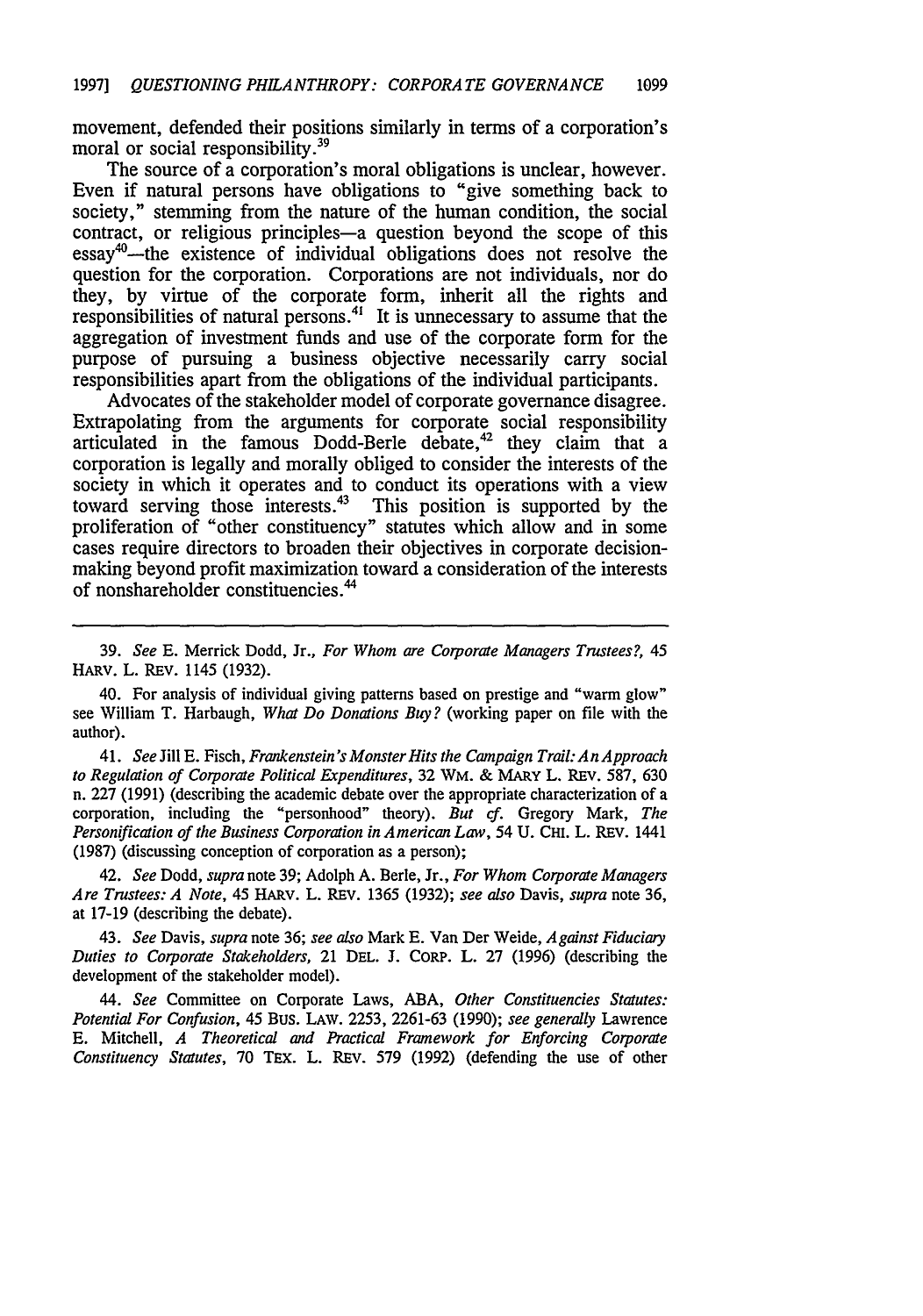Even in states which have legislatively endorsed the stakeholder model of corporate governance, the characterization of philanthropy as a corporate obligation is inconsistent with existing practice. If philanthropy is based on a corporation's moral or social obligation-perhaps justified by the grant to corporations of special powers and legal rights, such as limited liability-why is it optional? Corporations vary tremendously in their giving patterns,<sup>45</sup> from IBM, which donated \$118.3 million to charity in 1992 alone,<sup>46</sup> to Sunbeam, whose CEO Albert Dunlap has publicly stated his opposition to corporate giving and who, in his previous position, eliminated the charitable foundation at Scott Paper.<sup>47</sup> Why do regulators make no effort to monitor the degree to which corporations adhere to their obligation to society and to enforce noncompliance with societal norms? The laxity of the current regime allows complete free-riding by some corporations on the philanthropic efforts of others, free-riding that may well put socially responsible corporations at a competitive disadvantage in the marketplace if charity does not produce a benefit to the corporation.

There are also problems with entrusting corporate moral obligations to the discretion of corporate management. In addition to the agency costs created by this delegation, it is not clear that shareholders would willingly grant management discretion to choose how much to give and which philanthropic causes to serve. The exercise of this discretion, removed from the oversight of disclosure to or approval by shareholders, need have no connection to shareholder values or widely-held social priorities.<sup>4</sup>

Evidence on charitable giving provides some reason to doubt that corporate donations reflect the charitable objectives of individual shareholders. Studies show that most individual giving goes to religious organizations. 49 Similarly, when Berkshire Hathaway, the one publiclytraded company to allow shareholders to designate charitable recipients,

constituency statutes).

*45. See* Sinclair & Galaskiewicz, *supra* note 30, at 1076-79.

47. *See* David Altaner, *Dunlap: No Charity Here,* SUN-SENTINEL, Aug. 25, 1996 at IF (describing Dunlap as advocating an end to corporate support of charities).

48. Corporate giving to elite institutions, such as funding for the arts, suggests corporate decision-making may not reflect general societal needs. As Linda Sugin has observed, corporations may also be more conservative than individual shareholders in their giving patterns, leading to a decrease in the range of philanthropic causes that are served. *See* Sugin, *supra* note 19, at 851.

49. Comment, *Must God Regulate Religious Corporations? A Proposal For Reform of the Religious Corporation Provisions of the Revised Model Nonprofit Corporation A ct,* 42 EMORY L.J. 721, 721-22 (1993) (stating that religious organizations are the largest overall recipients of charitable contributions).

<sup>46.</sup> *See* Benezra, *supra* note 32, at 4.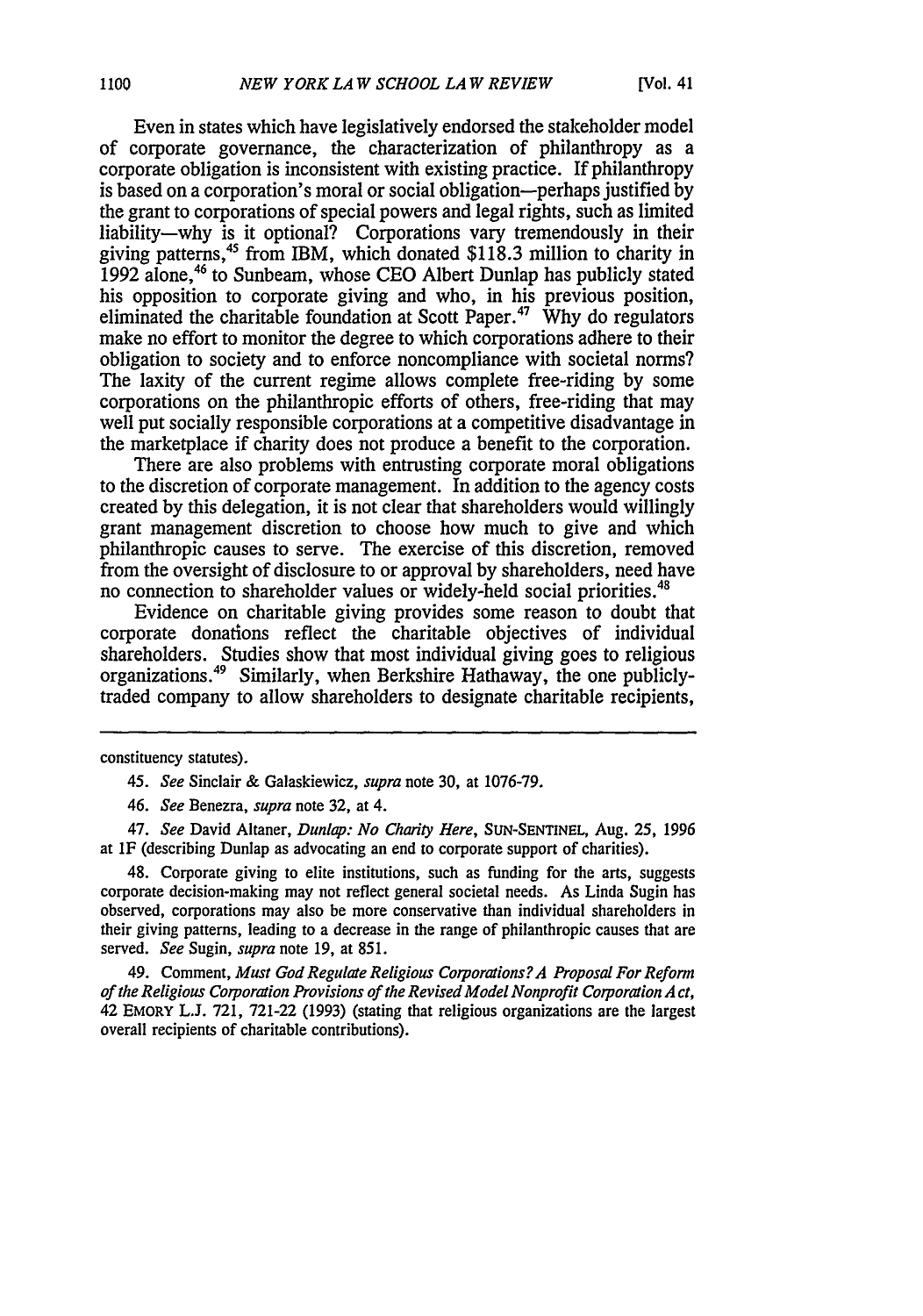instituted "The Berkshire Program,"<sup>50</sup> it found that a large number of gifts were made to charities with a religious affiliation.<sup>51</sup> The contribution policies of most publicly-held corporations, however, explicitly prohibit donations that are to be used for religious purposes. $52$ 

Moreover, to the extent that corporate social responsibility is defended by attacking the private property model of the corporation and defining the corporation as something of a public resource, voluntary charitable giving seems a poor substitute for the traditional method of collecting and distributing funding for the public interest—the tax system. If society views charities as serving general social needs, the process of funding these needs through tax revenues and allocating the revenues through the legislative process allows majoritarian decision-making about the appropriate spending priorities. Corporate contributions substitute the decisions of management for those of the voting public and its elected representatives.

The defense of charitable giving in terms of the public interest, raises a troubling dimension to corporate philanthropy: the political nature of some charitable spending. Many prominently philanthropic corporations are those involved in heavily regulated industries. Philip Morris and Exxon exemplify the efforts of companies subject to extensive regulation to display their public-spiritedness through charitable giving.<sup>53</sup> Donations of this type, which attempt to buy not merely public but also legislative goodwill, may be analogized to lobbying. Indeed, corporations may direct their giving to the causes favored by those politicians viewed as likely to impose greater regulatory restrictions, in an effort to deter intrusive regulation. This rationale might explain why Exxon is a prominent donor

51. *See* Warren Buffett's Letter to Shareholders, The Berkshire Hathaway Annual Report (1993), reprinted in *id.*

52. *See, e.g.,* **EXXON** CORP. APPLICATION INFORMATION **SHEET** (on file with the *New York Law School Law Review)* (stating that Exxon does "not provide funds to be used for religious or political purposes"); MOBIL FOUNDATION, **INC.,** GRANT **GUIDELINES** 3 [hereinafter MOBIL GRANT GUIDELINES] (stating that grants are not made to "religious organizations for religious purposes"). Corporate giving is subject to other restrictions. For example, Mobil also chooses not to support organizations "concerned with specific diseases" and "veterans and military organizations." *See* MOBIL **GRANT** GUIDELINES, *supra* at 3.

53. In 1995, for example, Exxon made contributions totalling \$55 million directly and through the Exxon Foundation. DIMENSIONS **95,** A REPORT **ON EXXON'S** 1995 CONTRIBUTIONS IN THE **PUBLIC** INTEREST **INCLUDING** THE EXXON EDUCATION FOUNDATION REPORT 3 (1996).

<sup>50.</sup> Berkshire Hathaway instituted the Berkshire Program in 1981. For a description of the program see Warren Buffett's Letter to Shareholders, The Berkshire Hathaway Annual Report (1981), reprinted in *The Essays of Warren Buffett,* 19 CARDOZO L. REV. (forthcoming 1997) [hereinafter *Essays].*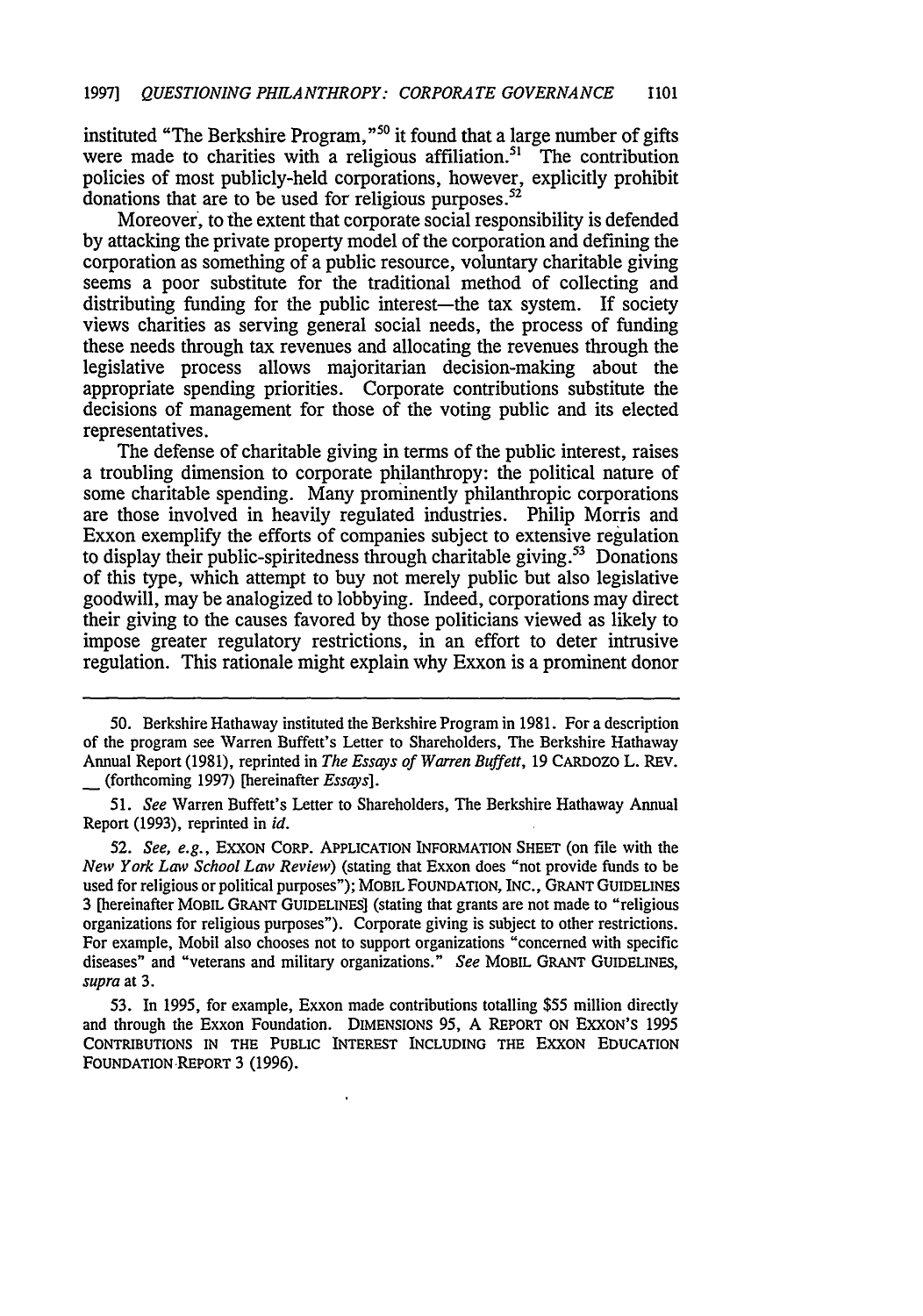to environmental causes.<sup>54</sup> Unlike direct political expenditures, charitable giving rarely incurs the negative public opinion response associated with lobbying. Moreover, in an era in which political contributions are subject to increasing scrutiny, we should not overlook the potential of charitable spending to influence the political process.<sup>55</sup>

To the extent that corporate philanthropy has a political dimension, it may also create internal corporate conflict. Controversy about AT&T's donations to Planned Parenthood<sup>56</sup> and Domino Pizza's support for the Right to Life movement<sup>57</sup> demonstrates the potential political problems associated with corporate philanthropy.<sup>58</sup> Neither tax regulations nor corporate governance guidelines designate appropriate beneficiaries of corporate largess, relying instead upon the tax exempt status of charitable recipients as a proxy for their suitability. However, charitable donations that allow corporations to take political positions inconsistent with those of their shareholders pose similar First Amendment questions to those that have been raised in the debate over regulation of corporate political speech. $59$ 

*54. See id.* at 8-10 (listing Exxon's contributions to environmental causes in 1995). *See also* Craig Smith, *The New Corporate Philanthropy,* HARv. Bus. REv., May 1994, at 105 (describing concern that Arco might develop too close a relationship with the environmental groups to which it contributes).

*55. See, e.g.,* Barry D. Karl, *The Evolution of Corporate Grantmating In America, in* THE CORPORATE CONTRIBUTIONs HANDBOOK 20 (James P. Shannon ed., 1991) (stating that corporate giving has allowed corporations to influence "public policy directly through the power to decide how their contributions to public well-being would be spent rather than leaving such decisions to political negotiations").

*56. See* Gregory E. David, *Of Grants and Grief: Trying to Do Good can Sometimes Keep a Company from Doing Well,* FIN. WORLD, Aug. 3, 1993, at 64 (describing controversy generated by AT&T's donations to Planned Parenthood and subsequent decision to end that support in response to pressure from pro-life organizations as "the mother of all philanthropic controversies").

57. The donations to the Right to Life movement are actually made by Domino's Pizza founder and CEO Thomas Monaghan. *See Just Say No: Boycotts* at *the Barricades,* NEWSWEEK, Aug. 14, 1989, at 21 (describing boycotts of Domino's Pizza by the National Organization for Women).

58. *See* Smith, *supra* note 54, at 105, 111 (describing Planned Parenthood's response to AT&T's decision to deny funding as a "costly embarrassment for AT&T").

59. *See, e.g.,* First Nat'l Bank v. Bellotti, 435 U.S. 765, 792-95 (1978) (rejecting protection of First Amendment rights of dissenting shareholders as justification for statute restricting corporate political speech); *see also* Fisch, *supra* note 41 at 635-42 (1991) (examining the degree to which existing corporate law doctrines can and should address shareholder concerns about corporate political speech); *see generally* Alan J. Meese, *Limitations on Corporate Speech: Protection for Shareholders or Abridgment of Expression?,* 2 WM. & MARY BILL OF RTS. J. 305 (1993) (examining shareholder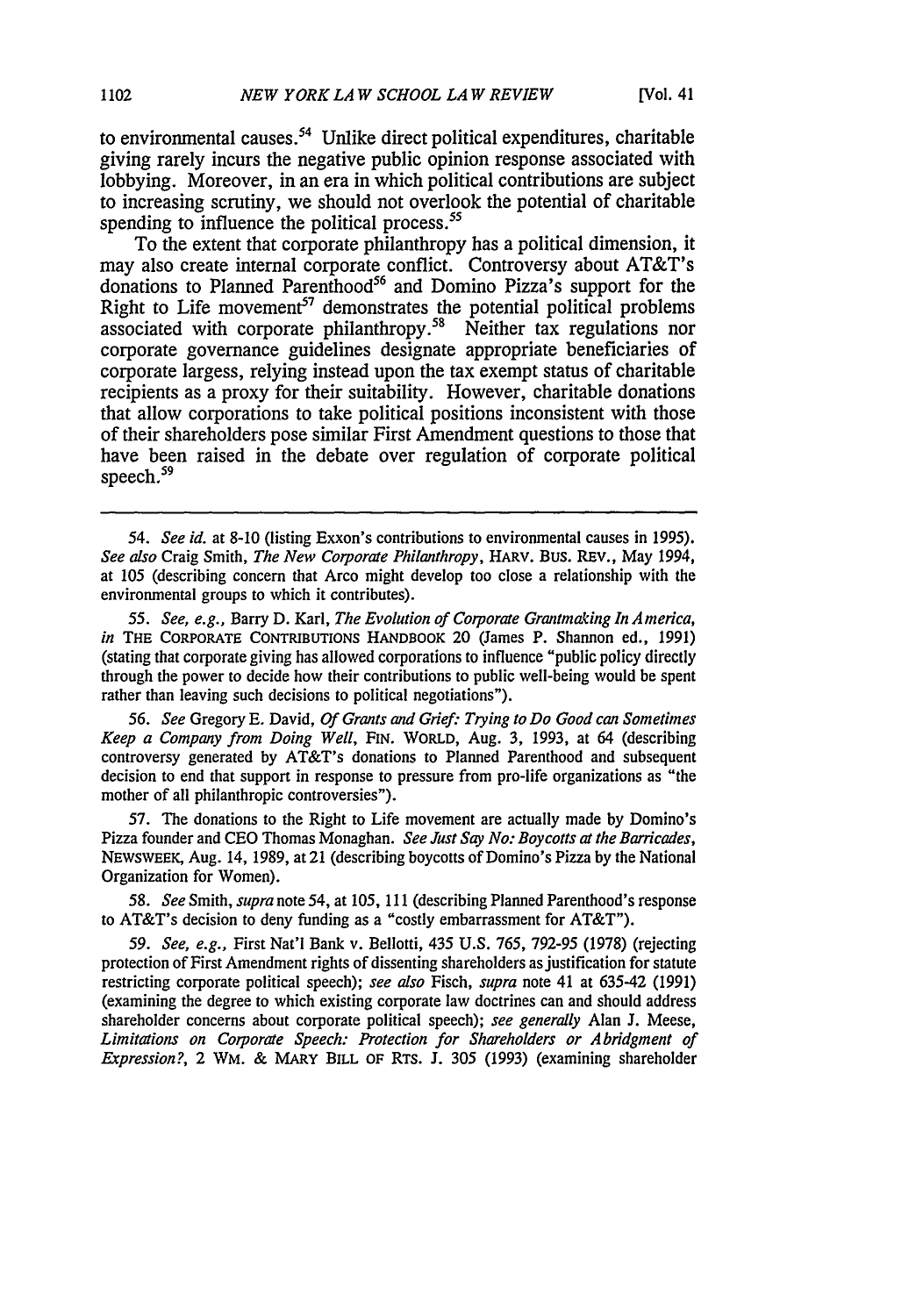The political dimension of corporate giving is particularly relevant to Faith Kahn's proposal that the SEC mandate more extensive disclosure of charitable giving by corporations.<sup>60</sup> Although many corporations charitable giving by corporations. $60$ voluntarily disclose their charitable donations in separate philanthropy literature such as charitable giving pamphlets, as Faith observes, there is virtually no disclosure about charitable donations in investor-related information such as annual reports.<sup>61</sup> If corporations donate because giving creates goodwill and favorable publicity beneficial to the corporation or out of a sense of moral obligation or altruism, we would expect to see extensive publicity associated with corporate philanthropy even in the absence of SEC-mandated disclosure. Greater publicity for corporate giving would appear to further the objectives behind the donations. Moreover, even if corporations did not direct disclosure of their philanthropy to the investment markets, if a corporation's philanthropic practices were relevant to its profitability, we would expect to see securities analysts research and distribute the information as material to investors.

The failure of corporate giving practices to draw investor attention may result from the relatively limited disclosure provided by corporations.<sup>62</sup> The political aspect of philanthropy suggests a reason for corporations to limit disclosure. If corporations donate to politically controversial sources or the gifts are made in an attempt to obtain political influence, disclosure may generate negative publicity and be adverse to the interests of the corporation. <sup>63</sup>

## III. CONCLUSION

Understanding why corporations donate to charity is an important first step in evaluating corporate philanthropy and formulating an appropriate response from the perspective of corporate governance. Faith Kahn has furthered this endeavor substantially with her organization of this symposium. As the preceding analysis indicates, the manner in which corporate law should regulate corporate philanthropy requires further exploration of a number of issues, many of which benefit from the interdisciplinary work demonstrated in this conference. The research

protection justification for regulating corporate speech).

<sup>60.</sup> *See* Kahn, supra note 9, at 623.

<sup>61.</sup> *See id.*

**<sup>62.</sup>** *See* JAMES T. BENNETT, PATTERNS **OF** CORPORATE PHILANTHROPY 10 (1989) (describing corporate managers as "secretive" about corporate philanthropy).

<sup>63.</sup> *See* David, *supra* note **56,** at **64-65** (describing "political firestorms" that may result from corporate contributions to controversial recipients).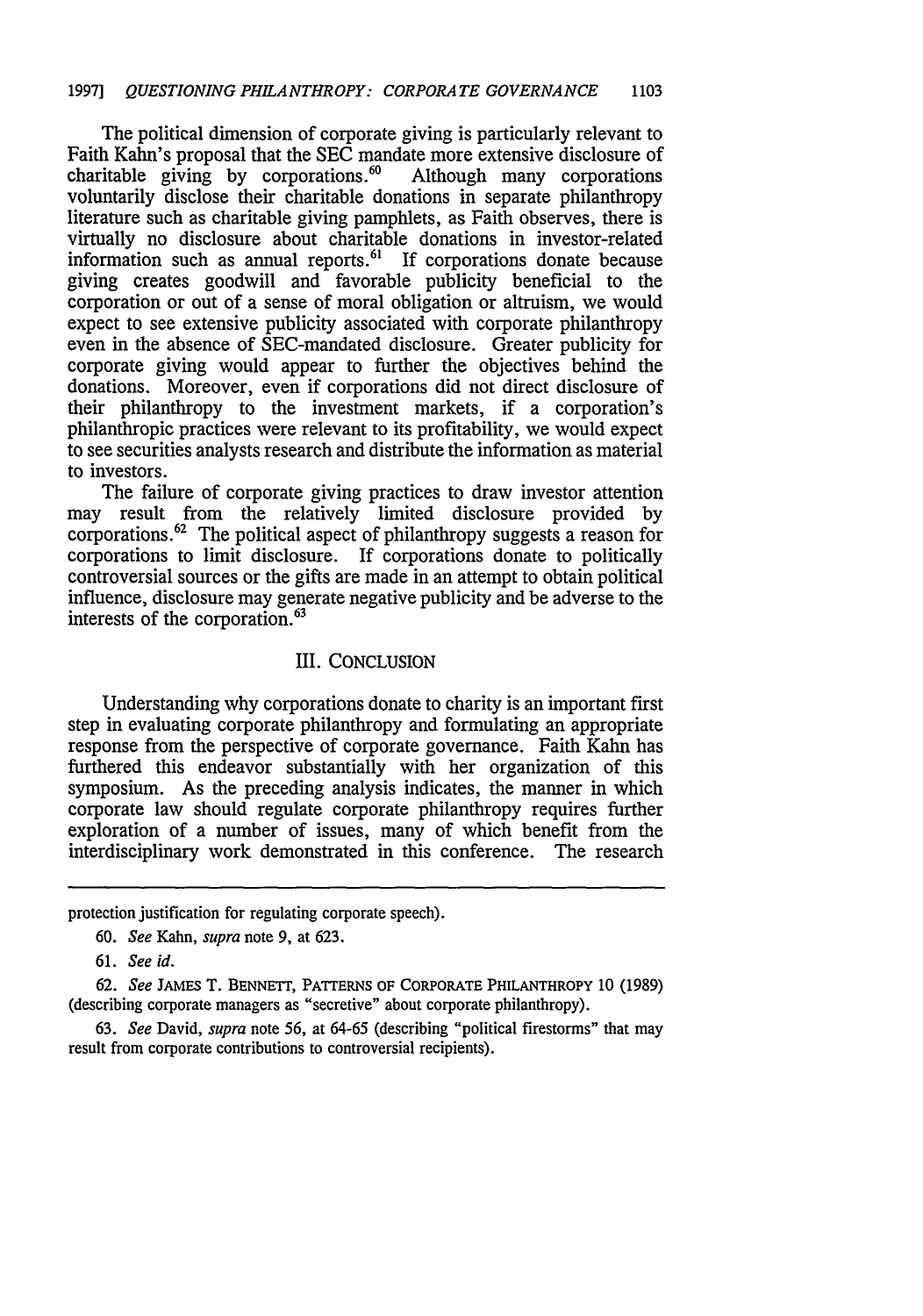efforts taking place in business schools, non-profit organizations, and government agencies, are creating a more integrated picture of the role of philanthropy in for-profit business.

This conference, and this essay, offer suggestions about where to start in creating a framework within which to understand corporate philanthropy. Ultimately, whether the law should allow or encourage corporate giving requires corporate lawyers to address three distinct questions.

First, is corporate giving good for business? Even under a narrow characterization of business objectives as profit maximization, existing studies have been unable to determine the relationship, if any, between corporate philanthropy and profitability. Further research in this area, to the extent it can overcome the technical difficulties noted above, is sorely needed. Empirical evidence may allow us to weigh the claim that philanthropy is good for business against the alternative characterization of corporate giving as management self-dealing.

Second, is giving good for shareholders? Although the status of the shareholder primacy model in corporate law is unclear, shareholder interests remain a principal reason for the adoption of regulatory standards. Even if corporate philanthropy has no discernable effect on the bottom line, corporate giving may further shareholders' interests under a social responsibility, altruism, or common objective model of the corporation. Here too, further research avenues exist. Would shareholders voluntarily vote to authorize corporate philanthropy? What efforts have shareholders made to prevent corporate giving? Do shareholders view corporate giving as a substitute for their own giving and, if so, does corporate giving provide a satisfactory substitute?

This analysis extends beyond the question of whether corporations should donate and suggests issues about the manner in which corporations set their donation policy. Although Berkshire Hathaway has innovated a procedure for shareholders to designate the recipients of corporate philanthropy, there is no evidence that this portends a general trend for corporations to provide shareholders with greater control over giving policies or the choice of charitable beneficiaries. Particularly, if corporate philanthropy is justified as derivative of shareholders' moral obligations, it is unclear that the existing managerial structure of the firm offers an appropriate vehicle for shareholders to delegate the satisfaction of these obligations. Indeed, the broad discretion traditionally afforded to management may pose a risk to shareholders' interests analogous to that presented by management's control over corporate political activity.

Third, is corporate giving good for society? The justifications for corporate philanthropy based on principles of social responsibility rest upon the view that, whether or not corporate giving causes a corporation to do well, giving money to charity constitutes doing good. This perspective is reflected in the existing treatment of corporate philanthropy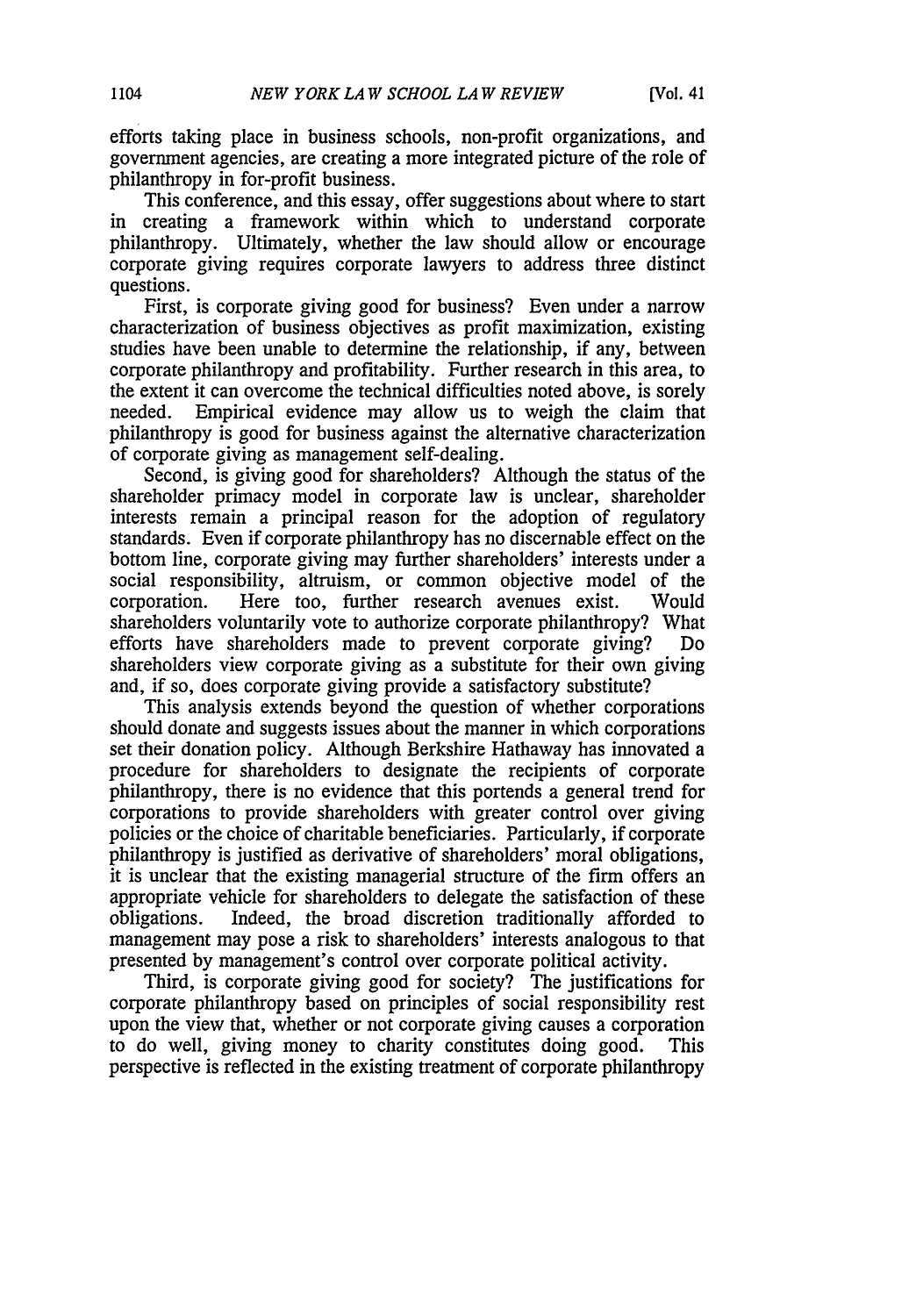under both tax and corporate law. The substantive conclusion that corporate giving is good for society is premised on two distinct components: 1) charitable giving is generally good, and 2) some charitable giving should take place at the corporate, as opposed to the individual, level.

Analysis of the first point is beyond the scope of this essay. Accepting the premise that charitable giving is good however, does not automatically lead to the conclusion that charitable giving **by** corporations is desirable. It is possible to hypothesize that corporate contributions raise overall societal giving levels, that corporations are able to donate more efficiently, or corporate decision-makers are better able to determine societal needs than individuals. Addressing these hypotheses suggests a need for corporate law to recognize the quasi-public role created for management in allocating funds generated **by** private property and enhanced through the tax subsidy, to social programs.

It is difficult to see why corporate executives are particularly qualified to prioritize social expenditures. The attributes that qualify an individual to manage a corporation are not obviously linked to the ability to identify social needs and structure spending decisions to address those needs. Nor is it likely that corporate shareholders, in choosing boards of directors, believe they are selecting for these qualities. Most importantly, the selection of corporate decision-makers is a private decision made exclusively **by** the corporation's shareholders. Corporate managers, unlike political officials, are not accountable to the general public. Delegating discretion over the funding of social programs to the private sector creates a risk that the results will differ from the priorities set through the democratic process.